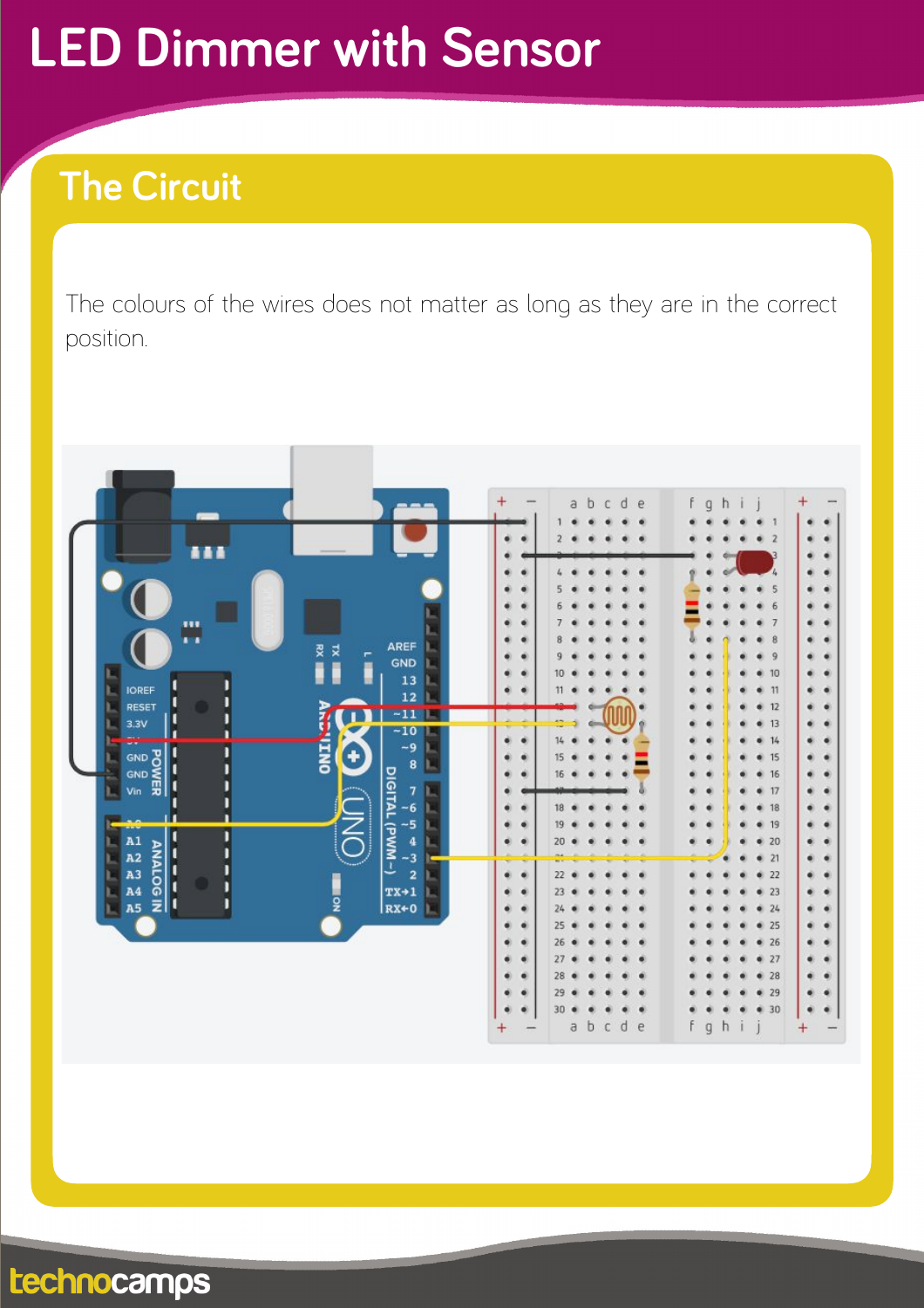### **LED Dimmer with Sensor**

#### **The Code**

```
int sensorPin = 0;
int lightPin = 3;
int darkest = 460:
int lightest = 620;
void setup() { 
   Serial.begin(9600); 
   pinMode(lightPin, OUTPUT); 
} 
void loop() { 
  int sensorValue = analogRead(sensorPin);
   Serial.println(sensorValue); 
   int brightness = setBrightness(sensorValue); 
  analogWrite(lightPin, brightness);
} 
int setBrightness(int value) { 
   value = max(value, darkest); 
  value = min(value, lightest);value = map(value, darkest, lightest, 0, 255);
  value = 255 - value;
   return value; 
}
```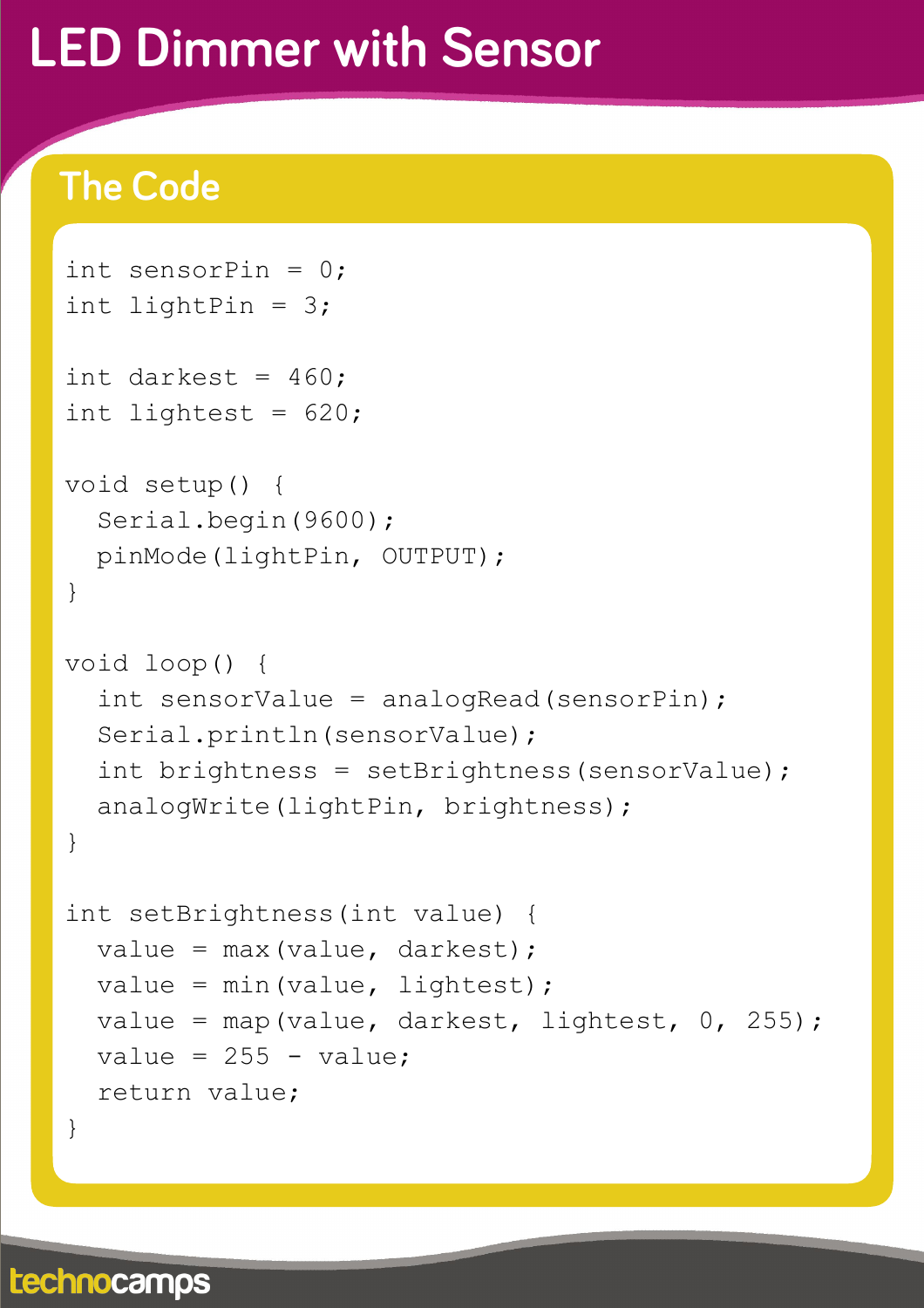# **Two LEDs**

### **The Circuit**

The colours of the wires does not matter as long as they are in the correct position.



#### technocamps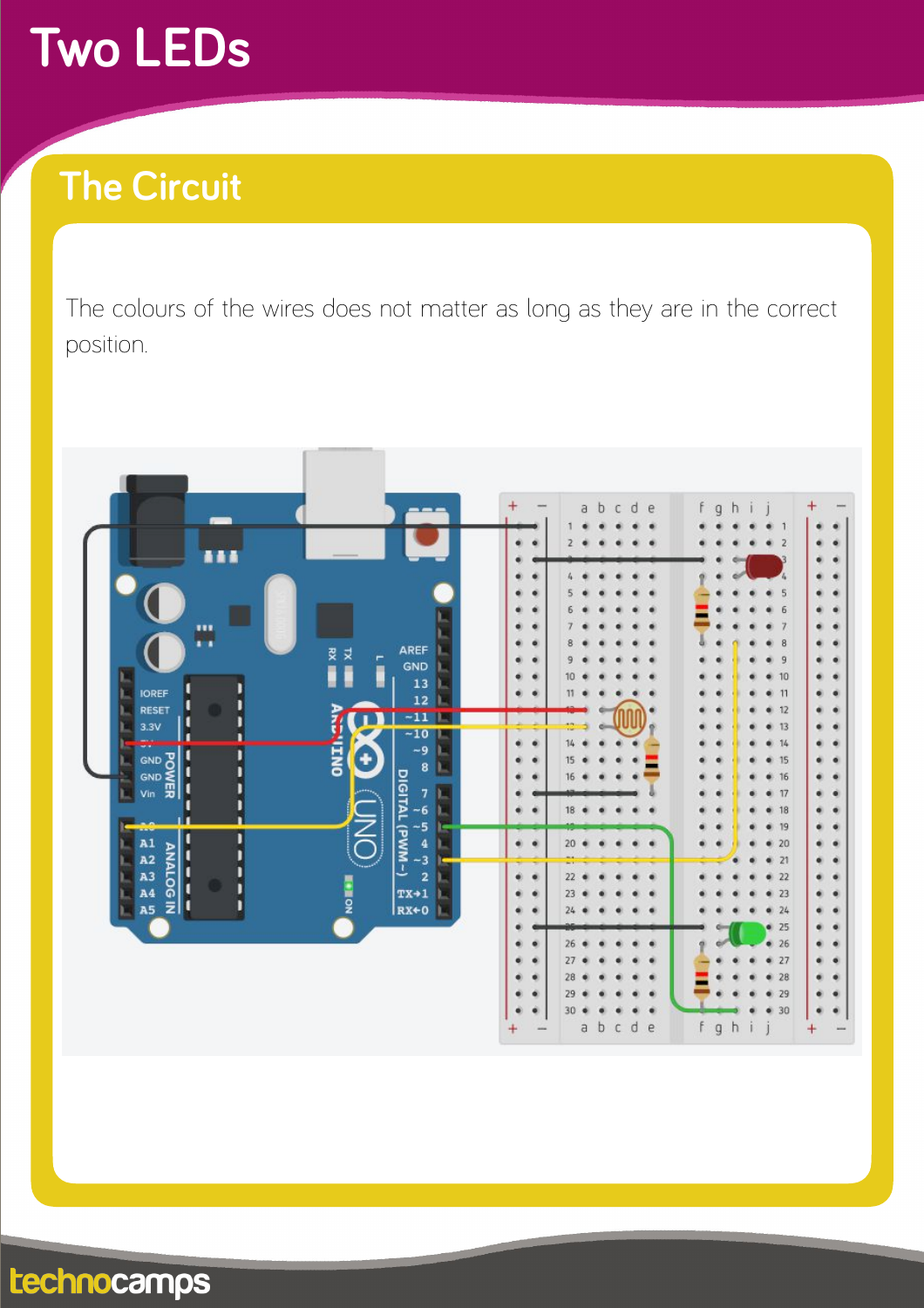## **Two LEDs**

#### **The Code**

```
int sensorPin = 0;
int redLightPin = 3;
int greenLightPin = 5; 
int threshold = 500;
void setup() { 
   Serial.begin(9600); 
   pinMode(redLightPin,OUTPUT); 
   pinMode(greenLightPin,OUTPUT); 
} 
void loop() { 
  int sensorValue = analogRead(sensorPin);
  Serial.println(sensorValue, DEC);
   if (sensorValue < threshold){ 
     digitalWrite(greenLightPin, HIGH); 
     digitalWrite(redLightPin,LOW); 
   } 
   if (sensorValue > threshold){ 
     digitalWrite(greenLightPin, LOW); 
     digitalWrite(redLightPin, HIGH); 
   } 
}
```
technocamps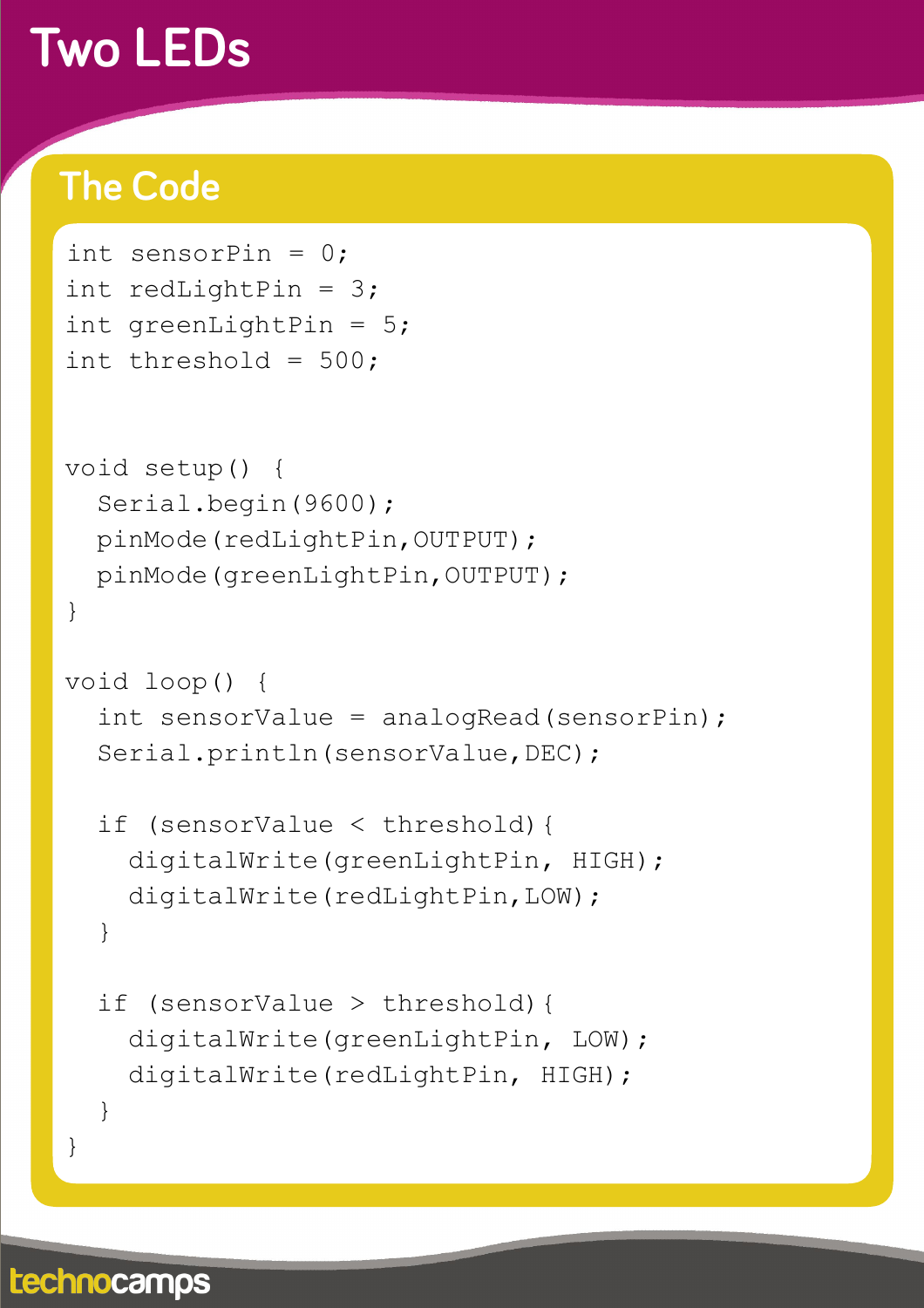# **Smart Light**

### **The Circuit**

The colours of the wires does not matter as long as they are in the correct position.

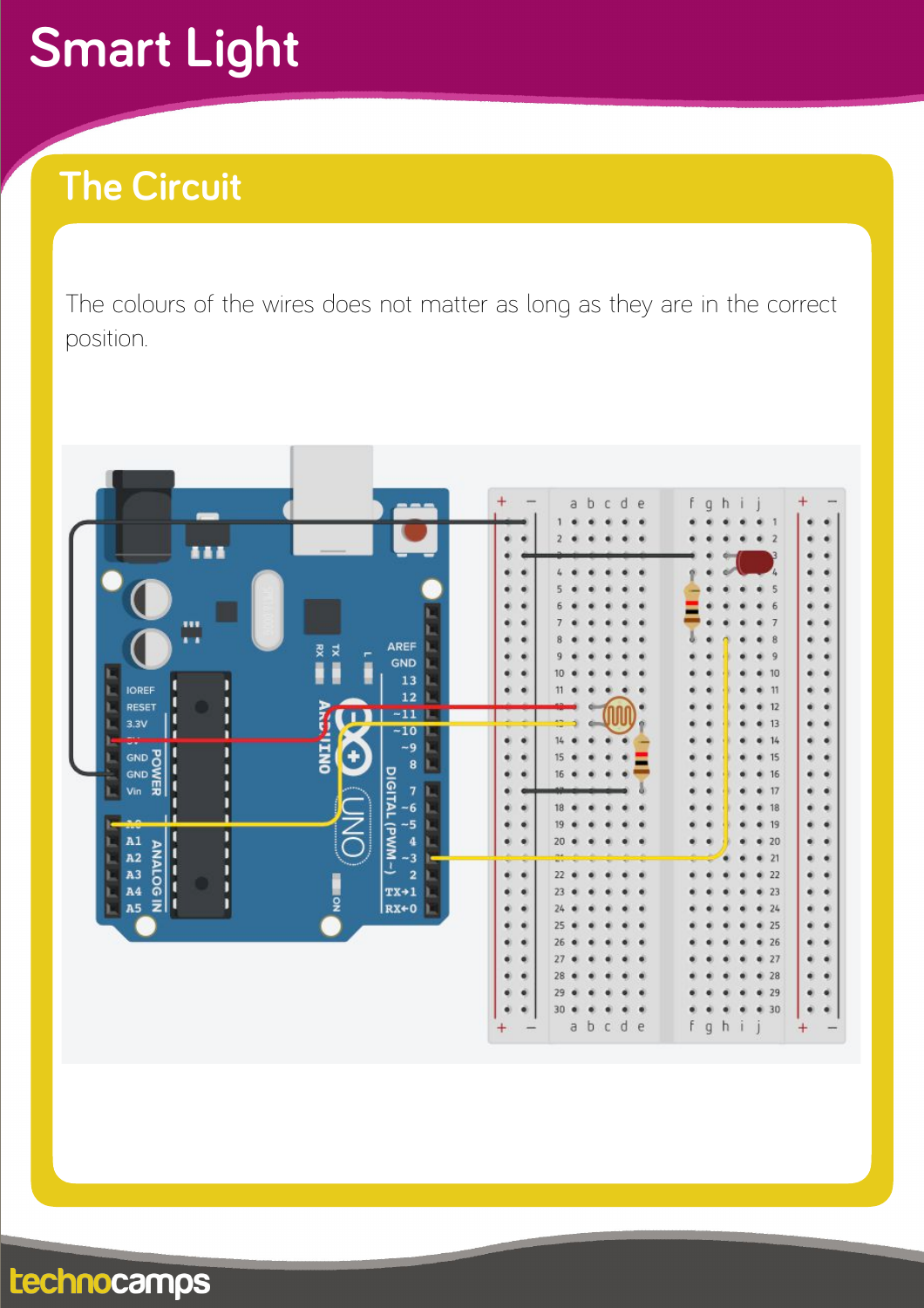# **Smart Light**

#### **The Code**

technocamps

```
int sensorPin = 0;
int lightPin = 3; 
int threshold = 400;
void setup() { 
   Serial.begin(9600); 
   pinMode(lightPin,OUTPUT); 
} 
void loop() { 
  int sensorValue = analogRead(sensorPin);
  Serial.println(sensorValue, DEC);
   if (sensorValue < threshold){ 
    digitalWrite(lightPin, HIGH);
   } 
   if (sensorValue > threshold){ 
     digitalWrite(lightPin, LOW); 
   } 
}
```
Don't forget to set the threshold to be a value that is useful to your surroundings/lighting conditions.